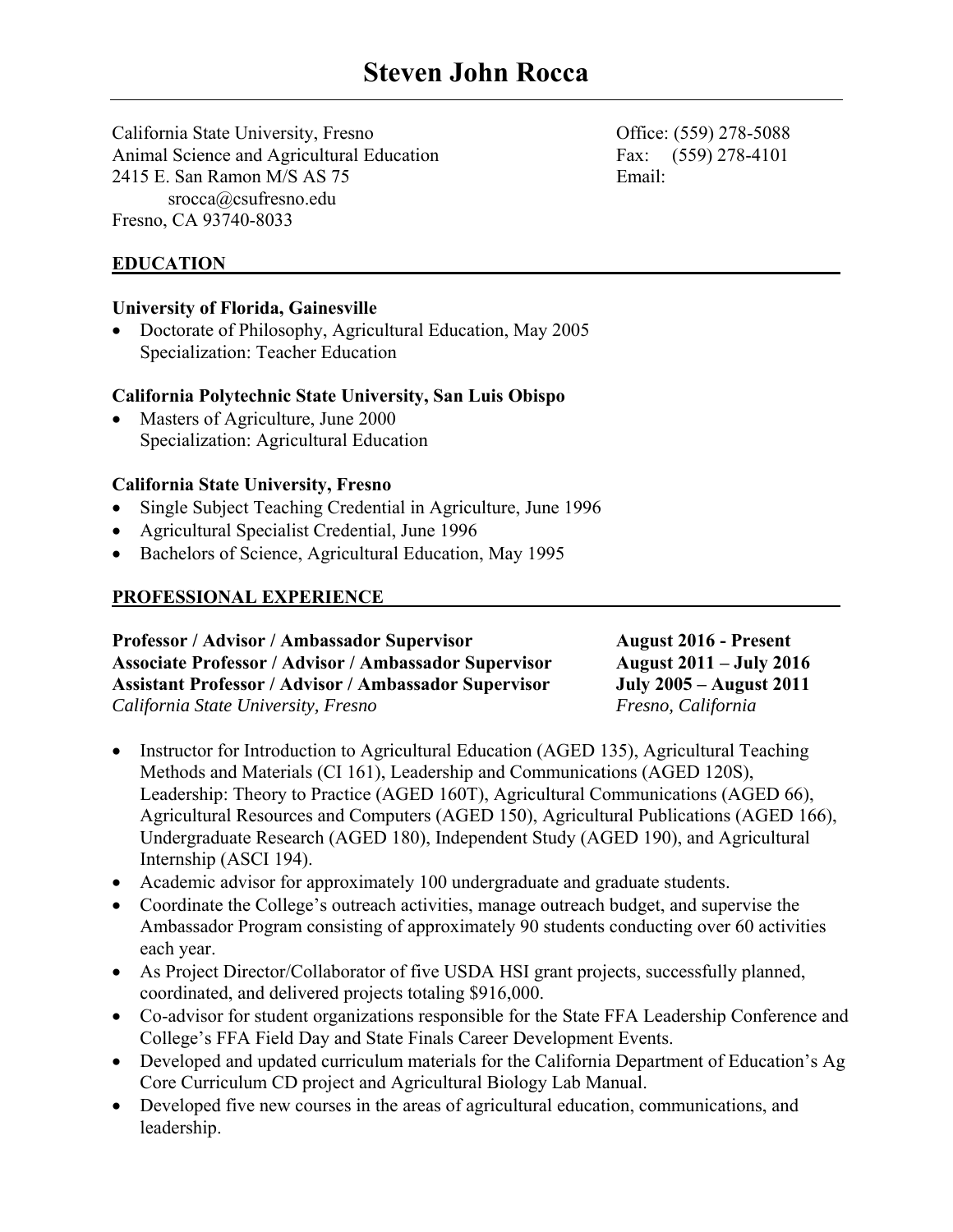- Created and maintain websites for the College's USDA Student Assistantship Program, Agricultural Education Program, Ambassadors Program, and the State FFA Leadership Conference.
- Developed informational materials, website and online application for the USDA Agricultural Marketing Service Student Assistantship Program at California State University, Fresno.
- Developed and provided web-enhanced courses for greater communication and accessibility to course materials for students.
- Research interest areas:
	- o College choice decisions of community college and university agriculture students
	- o Professional development needs and interests of College of Agriculture faculty
	- o Career decisions of preservice agriculture teachers

# **Alumni Fellow / Graduate Assistant June 2003 – June 2005**

*University of Florida Gainesville, Florida* 

- Co-instructor
	- o AEE 4202 Program Planning in Agricultural Education
- Teaching Assistant
	- o AEE 3033 Writing for Agriculture and Natural Resources
	- o AEE 3200 Instructional Techniques in Agricultural Education
	- o AEE 3323 Development and Philosophy of Agricultural Education
	- o AEE 4224 Special Methods in Teaching Agricultural Education
	- o AEE 4504 Curriculum Development and Assessment Technique
	- o AEE 6905 Statistical Thinking
- Research Assistant conducted and assisted with research studies related to:
	- o College-choice decisions of students in the College of Agricultural and Life Sciences
	- o Teacher efficacy differences based on agriculture teacher certification status
	- o Factors influencing the career decisions of preservice agriculture teachers
- Assisted with the development and curriculum for the following graduate courses:
	- o AEE 6905 Identifying and Solving Problems in Teaching Agriscience
	- o AEE 6905 Statistical Thinking
- Supervised students completing early field experience and student teaching

| Lecturer / Advisor / Ambassador Supervisor | <b>January 2001 – June 2003</b> |
|--------------------------------------------|---------------------------------|
| California State University, Fresno        | Fresno, California              |

- Instructor for Introduction to Agricultural Education, Agricultural Teaching Methods and Materials, Leadership and Communications, Agricultural Communications, FFA Activities, Agricultural Resources and Computers, Graduate Seminar, and Special Projects.
- Advised 52 undergraduate and graduate students.
- Supervised student teachers, coordinated outreach activities, supervised College's Ambassador Program, and co-advised FFA Conference and Field Day committees.
- Proposed and developed curriculum for new courses on Leadership and Communications, and Agricultural Communications.
- Developed and maintained websites for Agricultural Pest Control Career Development Event, Agricultural Education Program, University Farm Laboratory, Agricultural Ambassadors, and California State FFA Leadership Conference.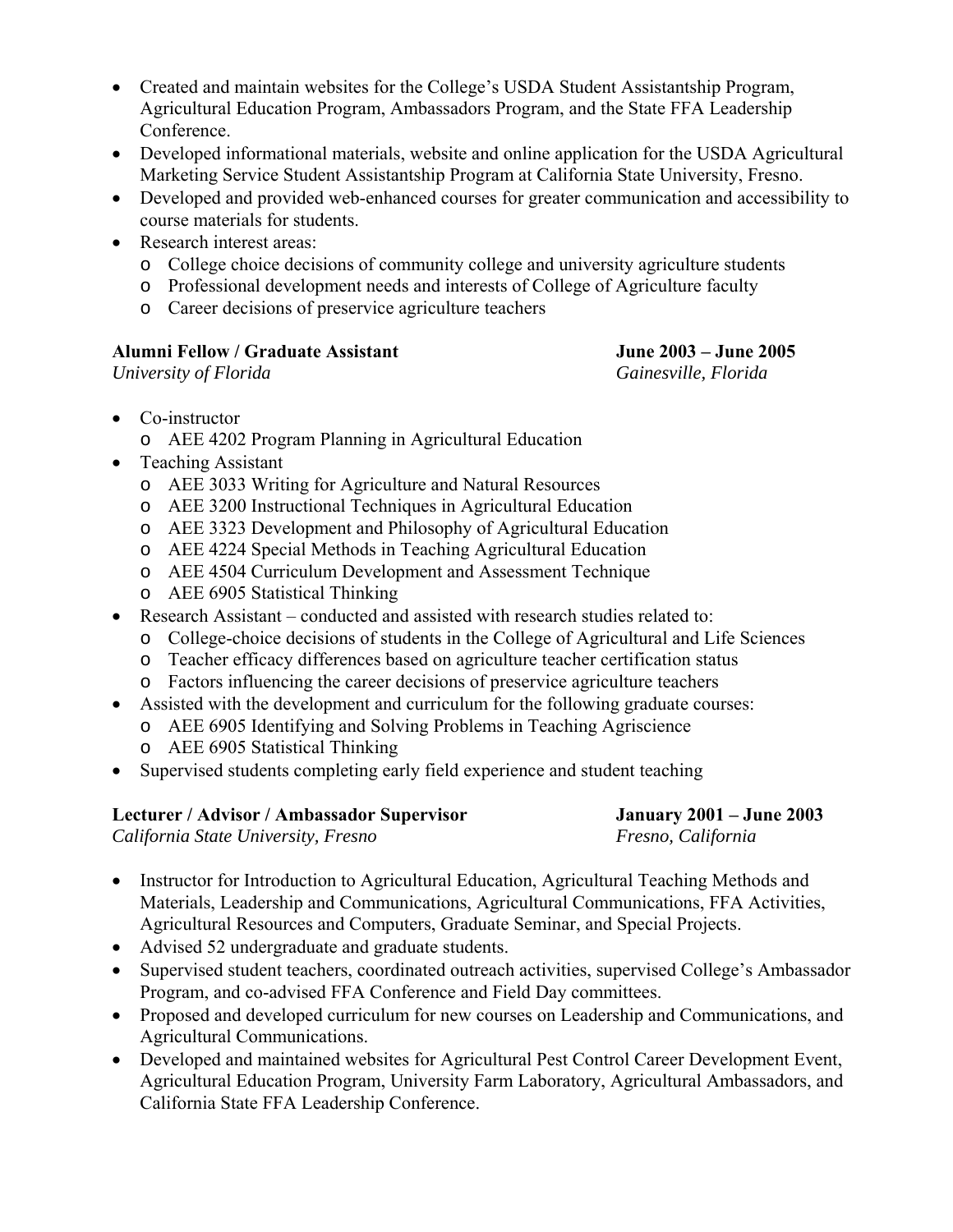## **Instructor / Department Chair / FFA Advisor June 1996 – December 2000**

*Washington Union High School Fresno, California* 

- Courses taught included: Introduction to Agriculture, Animal and Plant Science, Agricultural Biology, Agricultural Business, Agricultural Leadership, Computer Applications, and Agricultural Mechanics.
- Supervised cattle, sheep, swine, goat, poultry, and crop projects, directed leadership development activities, prepared award and proficiency applications, and organized community service projects.
- Prepared district, regional, and state reports and grant applications, developed and managed \$48,000 department budget, communicated with administration, and built community relations.
- Operated and managed school farm laboratory consisting of seven acres of wine and raisin grapes and three acres of swine, sheep, and beef facilities.
- Coached competitive teams, such as, livestock evaluation, farm power, cooperative marketing, banking, record books, best informed greenhand, and agricultural pest control.
- Developed an effective departmental advisory committee and boosters club that raised over \$15,000 annually for the program.
- Developed a successful recruitment plan, brochures, and workshops.
- Served as cooperating teacher for seven student teachers.

# **PUBLICATIONS**

# **Refereed (Peer Reviewed):**

- Rocca, S. J. (September 2016). Building an Agricultural Teacher Pipeline through Community College and University Collaboration. Poster abstract, Proceedings of the  $35<sup>th</sup>$  annual Western Region Agricultural Education Research Conference, Tucson, AZ.
- Rocca, S. J. (May 2016). Building Preservice Agriculture Teachers' Perceived Tablet Computer Self-Efficacy. Poster abstract, Proceedings of 43rd annual National Agricultural Education Research Conference, Kansas City, MO.
- Rocca, S. J. & Vaughn, R. (May 2015). Impact of Influential People and Timing of the College Decision-Making Process. Poster abstract, Proceedings of 42<sup>nd</sup> annual National Agricultural Education Research Conference, San Antonio, TX.
- Rocca, S. J. (Nov 2014). Pathway to Agricultural Education: Recruitment, Preparation and Careers. Poster abstract, Proceedings of the Agri-Science Education for the 21<sup>st</sup> Century Conference, Miami, FL.
- Rocca, S. J. & Vaughn, R. (Sept 2014). Information Sources and Institutional Characteristics Impacting Minority Student Recruitment into a College of Agriculture. Poster abstract, Proceedings of the 33<sup>rd</sup> annual Western Region Agricultural Education Research Conference, Kona, HI. **Outstanding Research Poster Award.**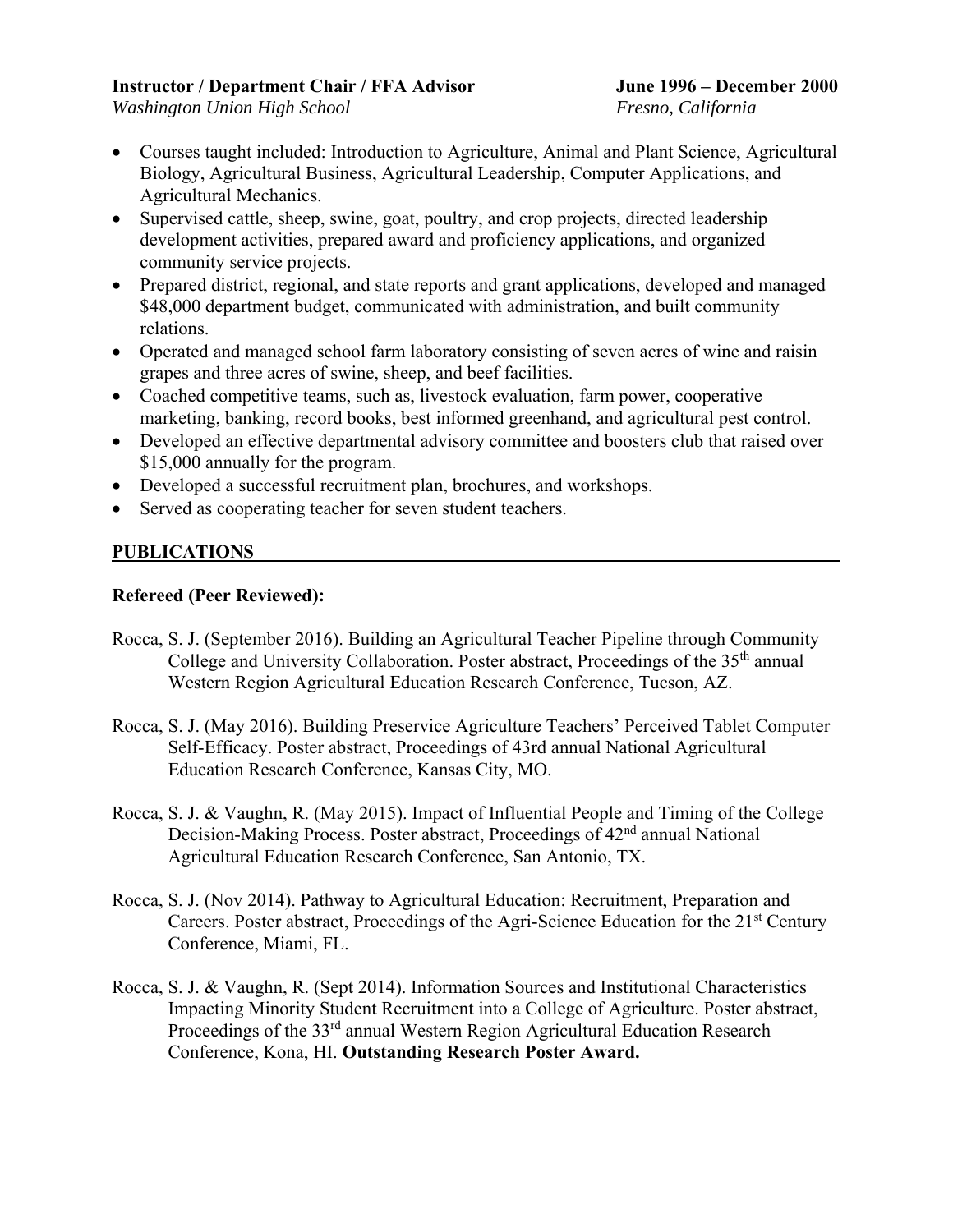- Rocca, S. J. & Vaughn, R. (Sept 2014). Impact of Influential People and Timing of the College Decision-Making Process. Poster abstract, Proceedings of the 33<sup>rd</sup> annual Western Region Agricultural Education Research Conference, Kona, HI.
- Rocca, S. J. (May 2014). Forging Community College and University Collaboration through Early Field Experience. Poster abstract, Proceedings of the 41<sup>st</sup> annual National Agricultural Education Research Conference, Snowbird, UT.
- Rocca, S. J. (Sept 2013). Forging Community College and University Collaboration through Early Field Experience. Poster abstract, Proceedings of the 32<sup>nd</sup> annual Western Region Agricultural Education Research Conference, Lubbock, TX.
- Rocca, S. J. (June 2013). Comparison of Factors Influencing the College Choice of Matriculant and Non-matriculant Students in a College of Agriculture. NACTA Journal. **Honorable Mention, NACTA Journal Award.**
- Rocca, S. J. (June 2012). Opening Doors in Agricultural Education: Recruitment, Preparation, and Careers. Poster abstract, Proceedings of the 2012 United States Department of Agriculture Hispanic Serving Institutions Education Grant Project Directors Conference, Edinburg, TX.
- Rocca, S. J. (May 2012). Opening Doors in Agricultural Education: Recruitment, Preparation, and Careers. Poster abstract, Proceedings of the 39<sup>th</sup> annual National Agricultural Education Research Conference, Asheville, NC.
- Rocca, S. J. (April 2012). Opening Doors in Agricultural Education: Recruitment, Preparation, and Careers. Poster abstract, Proceedings of the 31<sup>st</sup> annual Western Region Agricultural Education Research Conference, Bellingham, WA.
- Rocca, S. J. & Molyneux, D. (May 2011). Factors influencing the matriculation decisions of college of agriculture applicants. Poster abstract, Proceedings of the 38<sup>th</sup> annual National Agricultural Education Research Conference, Coeur d'Alene, ID.
- Rocca, S. J. & Molyneux, D. (April 2011). Factors influencing the matriculation decisions of college of agriculture applicants. Poster abstract, Proceedings of the  $30<sup>th</sup>$  annual Western Region Agricultural Education Research Conference, Fresno, CA.
- Rocca, S. J. & Warner, W. (May 2010). To teach or not to teach: What factors impact preservice students' decision?. Poster Abstract, Proceedings of the 37<sup>th</sup> annual National Agricultural Education Research Conference, Omaha, NE.
- Molyneux, D. & Rocca, S. J. (April 2010). Factors influencing the matriculation decisions of applicants to the Jordan College of Agricultural Sciences and Technology at California State University, Fresno. Paper abstract, Proceedings of the 31<sup>st</sup> annual Central California Research Symposium, Fresno, CA.
- Rocca, S. J. (March 2010). Determining the professional development needs of faculty in a college of agriculture. NACTA Journal, 54(1), 69-75.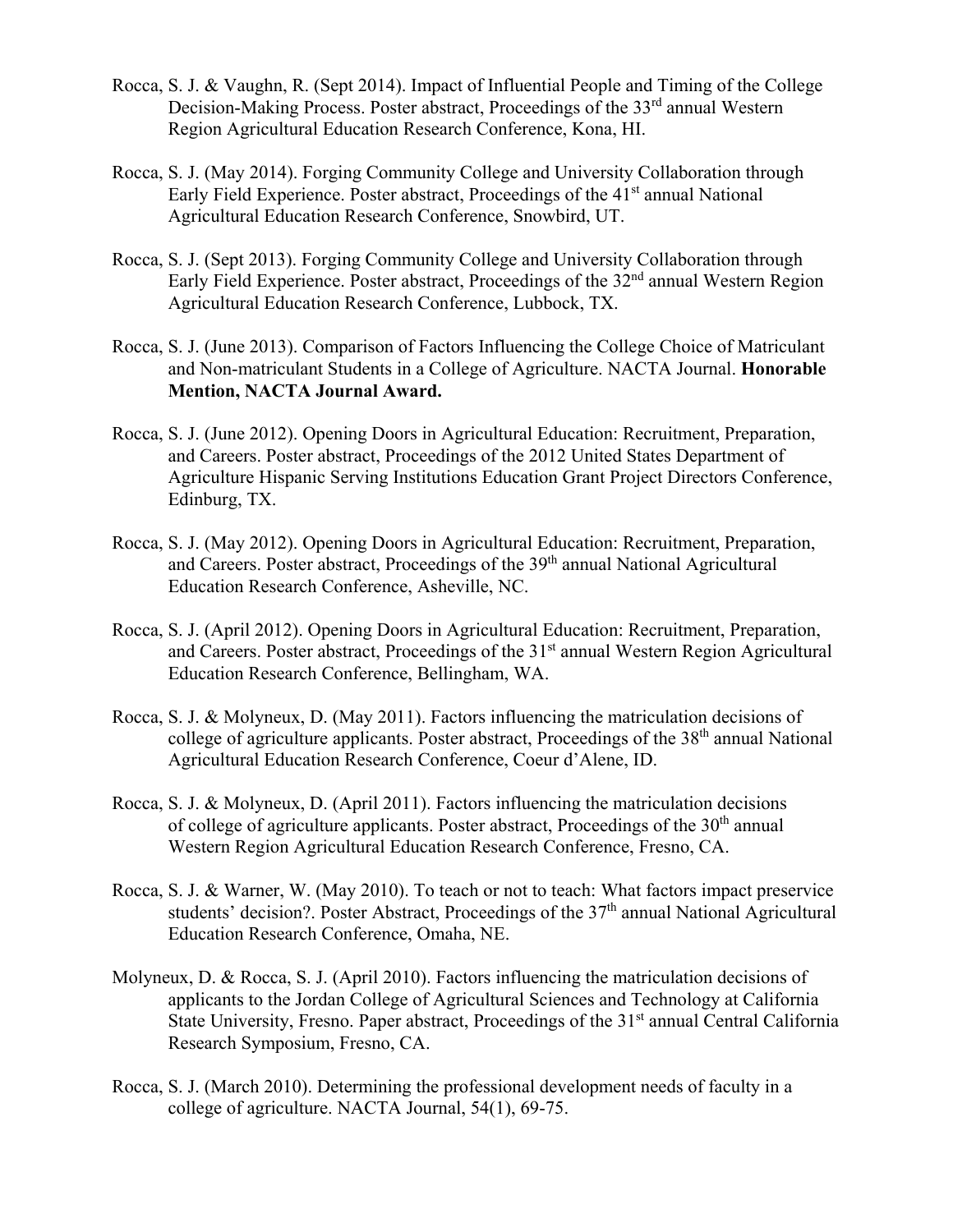- Rocca, S. J. & Washburn, S. G. (May 2008). Preservice agriculture teachers' perceptions of career barriers and support. Journal of Agricultural Education, 49(2), 38-49.
- Rocca, S. J., Richards, E., Torrico, L., Sausen, B. (May 2008). Bridging the Ag Literacy Gap. Poster abstract, Proceedings of the 35<sup>th</sup> annual National Agricultural Education Research Conference, Reno, NV.
- Rocca, S. J., Richards, E., Torrico, L., Sausen, B. (April 2008). Bridging the Ag Literacy Gap. Poster abstract, Proceedings of the  $27<sup>th</sup>$  annual Western Region Agricultural Education Research Conference, Park City, UT.
- Rocca, S. J. (May 2007). Teach ag will travel?. Poster abstract, Proceedings of the  $34<sup>th</sup>$  annual National Agricultural Education Research Conference, Minneapolis, MN.
- Rocca, S. J. & Washburn, S. G. (May 2007). Comparison of factors influencing the college choice of FFA and non-FFA members into a college of agriculture. Proceedings of the 34<sup>th</sup> annual National Agricultural Education Research Conference, Minneapolis, MN.
- Rocca, S. J. & Washburn, S. G. (April 2007). Comparison of factors influencing the college choice of FFA and non-FFA members into a college of agriculture. Proceedings of the 26<sup>th</sup> annual Western Region Agricultural Education Research Conference, Cody, WY. **Outstanding Research Paper Presentation Award.**
- Rocca, S. J. (April 2007). Teach ag will travel?. Poster abstract, Proceedings of the  $26<sup>th</sup>$  annual Western Region Agricultural Education Research Conference, Cody, WY. **2nd Runnerup Research Poster Presentation Award.**
- Rocca, S. J., & Washburn, S. G. (Sept 2006). Comparison of teacher efficacy of traditionally and alternatively certified agriculture teachers. Journal of Agricultural Education, 47(3), 58- 69.
- Rocca, S. J. & Washburn, S. G. (May 2006). Predicting preservice agriculture teachers' intentions to teach. Proceedings of the 33<sup>rd</sup> annual National Agricultural Education Research Conference, Charlotte, NC.
- Rocca, S. J. & Washburn, S. G. (May 2006). Preservice agriculture teachers' perceptions of career barriers and support. Proceedings of the  $33<sup>rd</sup>$  annual National Agricultural Education Research Conference, Charlotte, NC.
- Jones, D. W. W., Park, T. D., Rocca, S. J., Myers, B. E., Washburn, S. G., & Dyer, J. E. (Sept 2005). Recruitment, preparation, and retention of agriscience teachers. White paper. Washington, D.C.: The National Council for Agricultural Education.
- Rocca, S. J. & Washburn, S. G. (May 2005). A comparison of teacher efficacy of traditionally and alternatively certified agriculture teachers. Proceedings of the 32<sup>nd</sup> annual National Agricultural Education Research Conference, San Antonio, TX.
- Rocca, S. J. & Washburn, S. G. (May 2005). Career decisions of preservice agricultural education teachers: A synthesis of research. Proceedings of the  $32<sup>nd</sup>$  annual National Agricultural Education Research Conference, San Antonio, TX.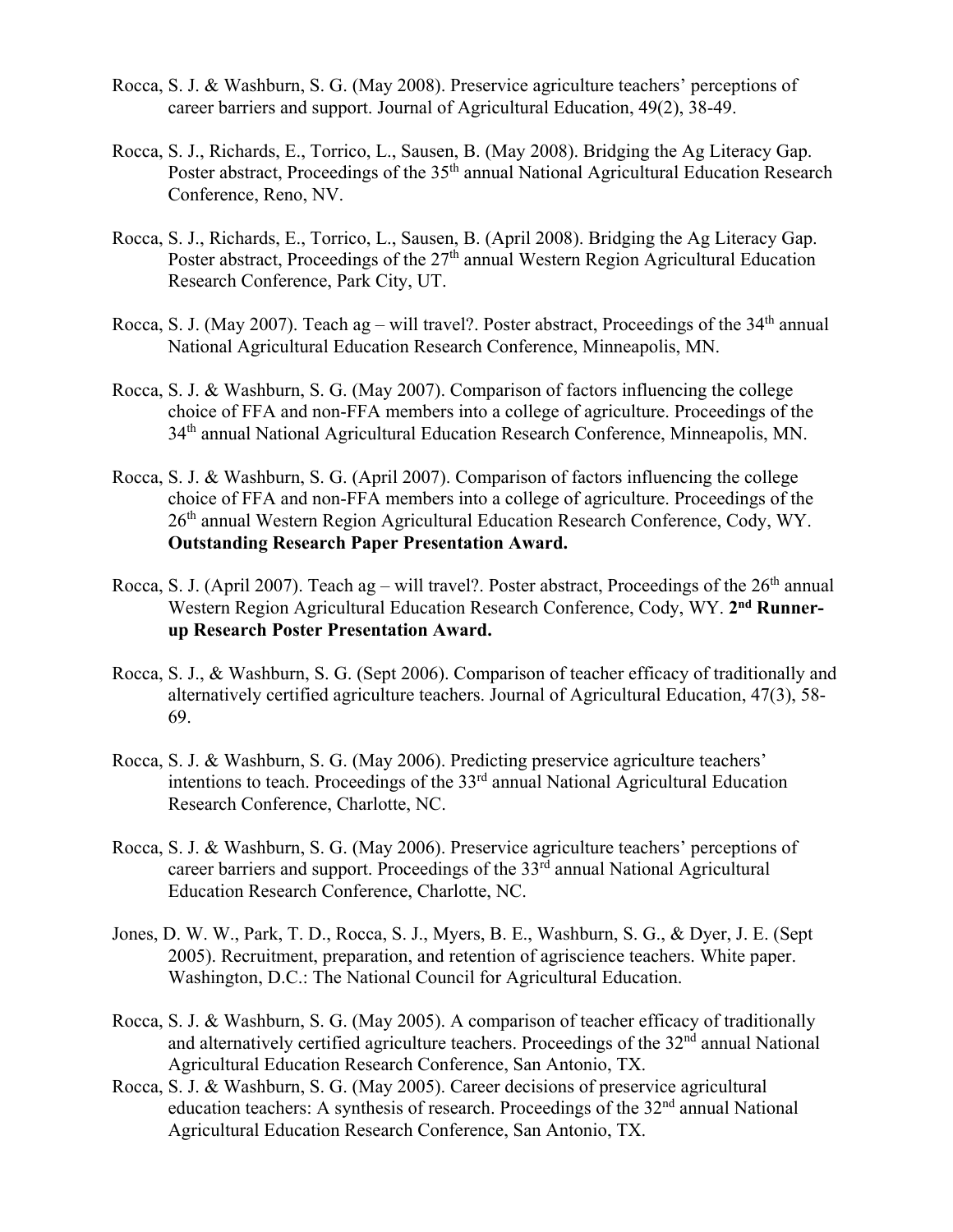- Rocca, S. J., & Washburn, S. G. (Mar 2005). Factors influencing college choice of high school and transfer matriculants into a college of agriculture. NACTA Journal, 49(1), 32-38.
- Rocca, S. J. & Washburn, S. G. (Feb 2005) A comparison of teacher efficacy of traditionally and alternatively certified agriculture teachers. Proceedings of the annual Southern Agricultural Education Research Conference, Little Rock, AR.
- Rocca, S. J. & Washburn, S. G. (Feb 2005). Career decisions of preservice agricultural education teachers: A synthesis of research. Proceedings of the annual Southern Agricultural Education Research Conference, Little Rock, AR.
- Rocca, S. J. & Washburn, S. G. (May 2004). Factors influencing college-choice of high school and community college matriculants into a college of agriculture. Proceedings of the 31<sup>st</sup> annual National Agricultural Education Research Conference, St. Louis, MO.

#### **Non-Refereed:**

- Culbertson, A., Rocca, S. J. & Vaughn, R. (October 2018). Fresno State: Where Future Leaders are Grown. California Golden Slate.
- Culbertson, A., Rocca, S. J. & Vaughn, R. (October 2017). Fresno State is Moving Forward. California Golden Slate.
- Vaughn, R. & Rocca, S. J. (May 2016). Fresno State is Moving Forward. California Golden Slate.
- Vaughn, R. & Rocca, S. J. (Oct 2013). A time of transition at Fresno State. California Golden Slate.
- Rocca, S. J. (Oct 2011). Fresno State: A new century of excellence. California Golden Slate,  $27(1)$ , 5.
- Rocca, S. J. (January 2011). Being their "most memorable teacher". California Golden Slate, 26(2), 13-14.
- Rocca, S. J. (May 2010). Unique opportunities for students at our California community colleges. California Golden Slate.
- Rocca, S. J. & Spiro, N. (Jan 2009). So you want to be a veterinarian?. California Golden Slate,  $25(2)$ , 5-6.
- Rocca, S. J. (Oct 2009). There's more to learning than just "doing". California Golden Slate, 25(1), 13-14.
- Rocca, S. J. & Vaughn R. (Oct 2009). Fresno State: Working on our temper. California Golden Slate, 25(1), 6.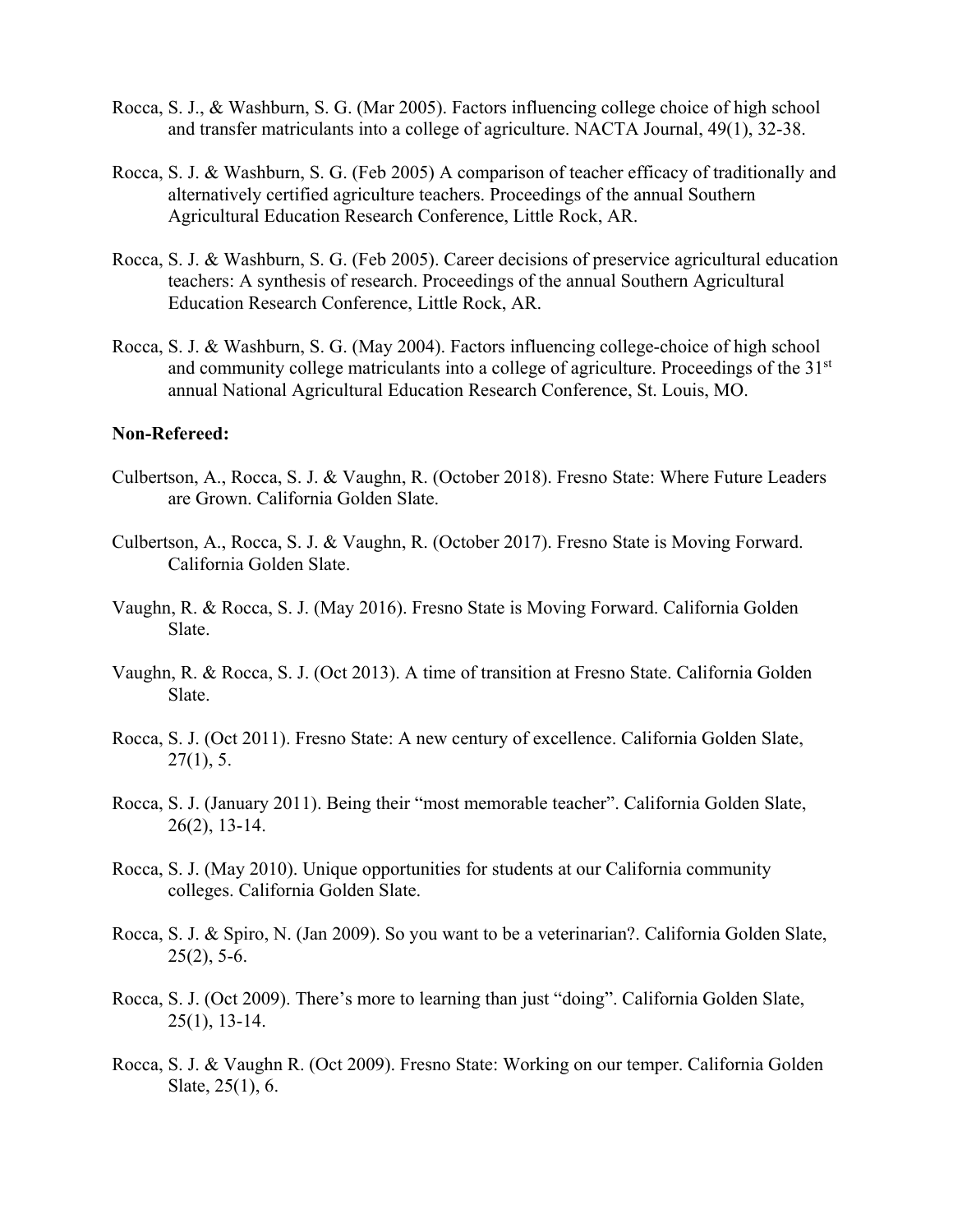- Rocca, S. J. (July/Aug 2009). Texting to teaching Reaching the millennial generation. The Agricultural Education Magazine, 82(1), 10-12.
- Rocca, S. J. & Vaughn, R. (Oct 2008). Never underestimate Fresno State. California Golden Slate, 24(1), 4-5.
- Rocca, S. J. (May 2008). Promoting the profession: Your powerful influence on the next generation. California Golden Slate, 23(3), 5.
- Rocca, S. J. & Vaughn, R. (Oct 2007). Fresno State: Opportunities for all. California Golden Slate, 23(1), 6-7.
- Vaughn, R., Rocca, S. J., & Parham, A. (Jan 2007). New leadership for agriculture at Fresno State. California Golden Slate, 22(2), 4-5.
- Vaughn, R., Rocca, S. J., & Parham, A. (Oct 2005). Fresno State strives to advance California agriculture. California Golden Slate, 21(1), 4-5.
- Vaughn, R., Parham, A., & Rocca, S. J. (Oct 2002). Increasing student enrollments and diversity challenge Fresno State. California Golden Slate, 20(1), 3-4.
- Vaughn, R., Woodard, K., & Rocca, S. J. (Mar/Apr 2002). Agriscience and technology: The key to program survival and success. The Agricultural Education Magazine, 74(5), 20-21.
- Rocca, S. J. (Mar/Apr 2002). C.S.U., Fresno preparing to ignite your fire. FFA New Horizons, California Insert.
- Rocca, S. J. (May 2001). Fresno State Agricultural Education report. California Golden Slate.

#### **SCHOLARLY ACTIVITIES**

#### **Funded Grants, Projects, and Research (Total Funded \$916,000):**

- Rocca, S. J. (2013-2016). Project Director. Pathway to Agricultural Education: Recruitment, Preparation, and Careers. United States Department of Agriculture, Hispanic Serving Institutions Education Grant. \$240,000.
- Rocca, S. J. (2010-2013). Project Director. Opening Doors in Agricultural Education: Recruitment, Preparation, and Careers. United States Department of Agriculture, Hispanic Serving Institutions Education Grant. \$290,000.
- Rocca, S. J. (2009-2011). Collaborator. Reedley College: Partners in Agriculture Leadership. United States Department of Agriculture, Hispanic Serving Institutions Education Grant. \$3,000.
- Rocca, S. J. (2005–2008). Project Director. Bridging the Gap 2008. United States Department of Agriculture, Hispanic Serving Institutions Education Grant. \$328,000.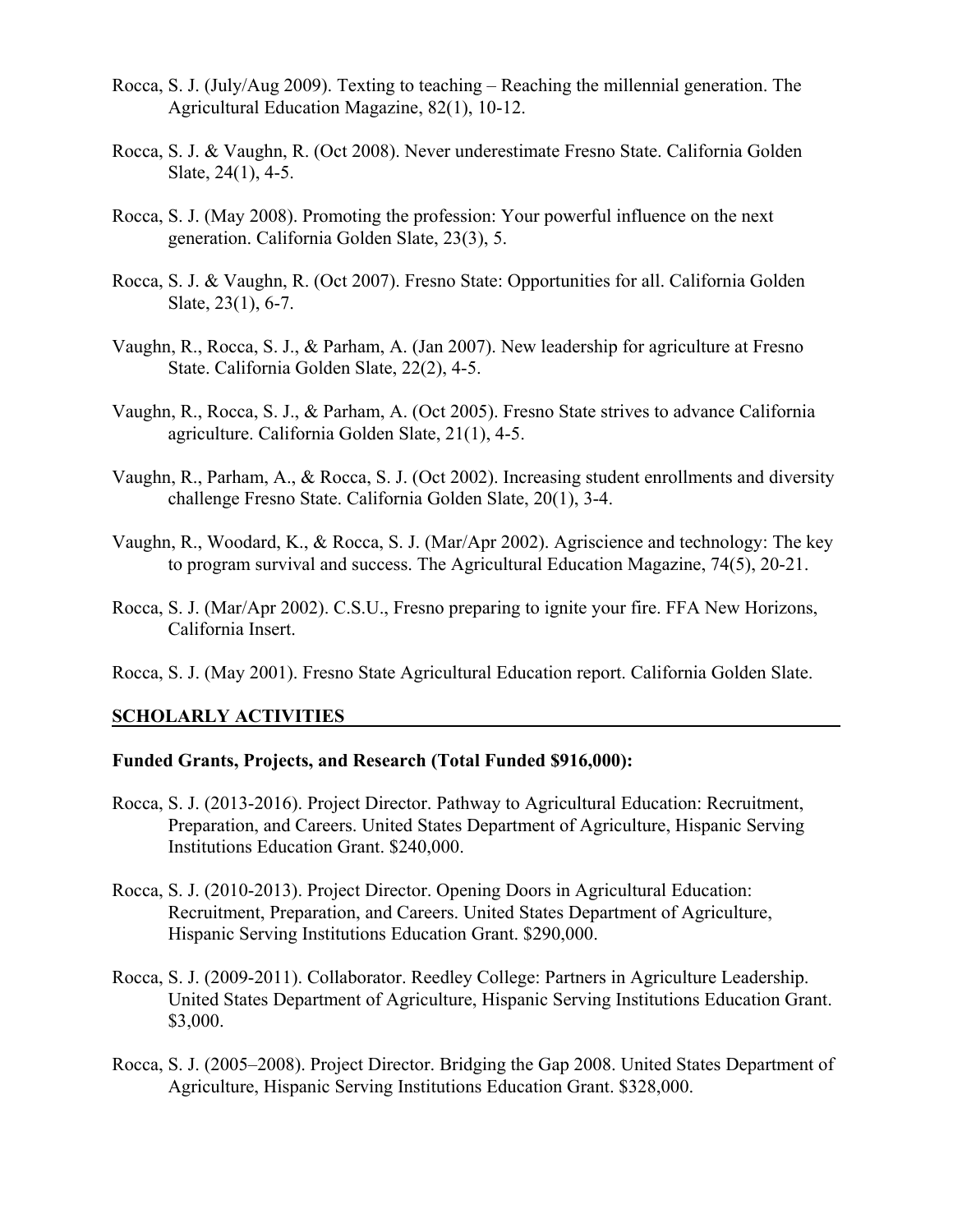Rocca, S. J. (2005-2007). Project Director. Strengthening Technology Competency and Instructional Delivery Systems in Institutions Serving Hispanic Agricultural Students. United States Department of Agriculture, Hispanic Serving Institutions Education Grant. \$55,000.

#### **Research Paper Presentations (Peer-Reviewed):**

- Molyneux, D. & Rocca, S. J. (April 2010). Factors influencing the matriculation decisions of applicants to the Jordan College of Agricultural Sciences and Technology at California State University, Fresno. Paper presentation at the 31<sup>st</sup> annual Central California Research Symposium, Fresno, CA.
- Rocca, S. J. & Washburn, S. G. (May 2007). Comparison of factors influencing the college choice of FFA and non-FFA members into a college of agriculture. Paper presentation at the National Agricultural Education Research Conference, Minneapolis, MN.
- Rocca, S. J. & Washburn, S. G. (April 2007). Comparison of factors influencing the college choice of FFA and non-FFA members into a college of agriculture. Paper presentation at the Western Region Agricultural Education Research Conference, Cody, WY. **Outstanding Research Paper Presentation Award.**
- Rocca, S. J. & Washburn, S. G. (May 2006). Predicting preservice agriculture teachers' intentions to teach. Paper presentation at the National Agricultural Education Research Conference, Charlotte, NC.
- Rocca, S. J. & Washburn, S. G. (May 2006). Preservice agriculture teachers' perceptions of career barriers and support. Paper presentation at the National Agricultural Education Research Conference, Charlotte, NC.
- Rocca, S. J. & Washburn, S. G. (May 2005). A comparison of teacher efficacy of traditionally and alternatively certified agriculture teachers. Paper presentation at the National Agricultural Education Research Conference, San Antonio, TX.
- Rocca, S. J. & Washburn, S. G. (May 2005). Career decisions of preservice agricultural education teachers: A synthesis of research. Paper presentation at the National Agricultural Education Research Conference, San Antonio, TX.
- Rocca, S. J. & Washburn, S. G. (Feb 2005) A comparison of teacher efficacy of traditionally and alternatively certified agriculture teachers. Paper presentation at the Southern Agricultural Education Research Conference, Little Rock, AR.
- Rocca, S. J. & Washburn, S. G. (Feb 2005). Career decisions of preservice agricultural education teachers: A synthesis of research. Paper presentation at the Southern Agricultural Education Research Conference, Little Rock, AR.
- Rocca, S. J. & Washburn, S. G. (May 2004). Factors influencing college-choice of high school and community college matriculants into a college of agriculture. Paper presented at the National Agricultural Education Research Conference, St. Louis, MO.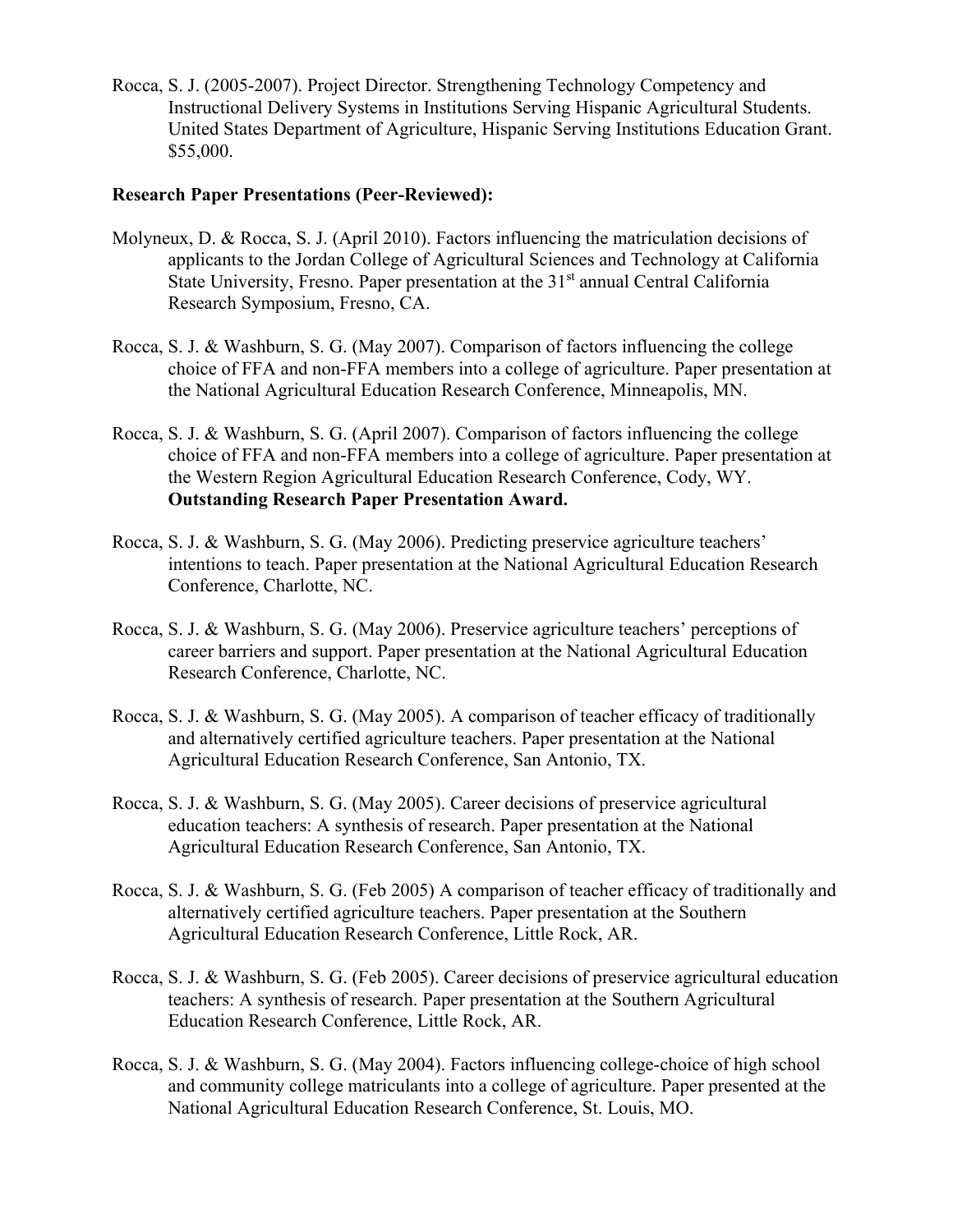- Spiess, M. & Rocca, S. J. (Sept 2001). Developing an on-line portfolio system. Paper presented at the Western Region Teaching Symposium, Honolulu, HI.
- Spiess, M. & Rocca, S. J. (Apr 2001). Using electronic portfolios for program assessment. Paper presented at the Central California Conference on Assessing Student Learning, Fresno, CA.

#### **Poster Presentations (Peer-Reviewed):**

- Rocca, S. J. (September 2016). Building an Agricultural Teacher Pipeline through Community College and University Collaboration. Western Region Agricultural Education Research Conference, Tucson, AZ.
- Rocca, S. J. (May 2016). Building Preservice Agriculture Teachers' Perceived Tablet Computer Self-Efficacy. National Agricultural Education Research Conference, Kansas City, MO.
- Rocca, S. J. & Vaughn, R. (May 2015). Impact of Influential People and Timing of the College Decision-Making Process. National Agricultural Education Research Conference, San Antonio, TX.
- Rocca, S. J. & Vaughn, R. (Sept 2014). Information Sources and Institutional Characteristics Impacting Minority Student Recruitment into a College of Agriculture. Western Region Agricultural Education Research Conference, Kona, HI. **Outstanding Research Poster Presentation Award**.
- Rocca, S. J. & Vaughn, R. (Sept 2014). Impact of Influential People and Timing of the College Decision-Making Process. Western Region Agricultural Education Research Conference, Kona, HI.
- Rocca, S. J. (May 2014). Forging Community College and University Collaboration through Early Field Experience. National Agricultural Education Research Conference, Snowbird, UT.
- Rocca, S. J. (Jan 2014). Pathway to Agricultural Education: Recruitment, Preparation, and Careers. 2013 United States Department of Agriculture Hispanic Serving Institutions Education Grant New Project Directors Conference, Beltsville, MD.
- Rocca, S. J. (Sept 2013). Forging Community College and University Collaboration through Early Field Experience. Western Region Agricultural Education Research Conference, Lubbock, TX.
- Rocca, S. J. (June 2012). Opening Doors in Agricultural Education: Recruitment, Preparation, and Careers. 2012 United States Department of Agriculture Hispanic Serving Institutions Education Grant Project Directors Conference, Edinburg, TX.
- Rocca, S. J. (May 2012). Opening Doors in Agricultural Education: Recruitment, Preparation, and Careers. National Agricultural Education Research Conference, Asheville, NC.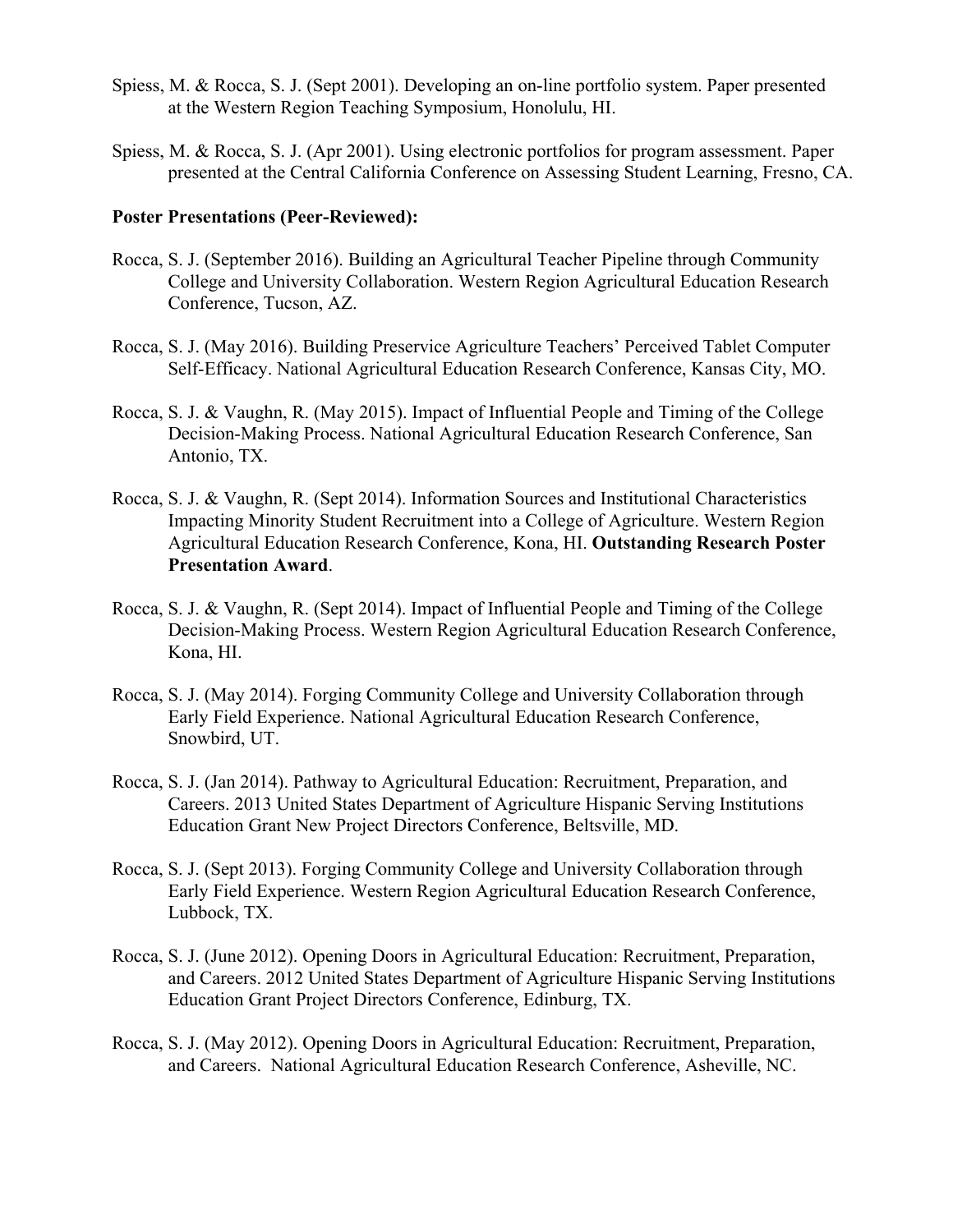- Rocca, S. J. & Molyneux, D. (May 2011). Factors influencing the matriculation decisions of college of agriculture applicants. National Agricultural Education Research Conference, Coeur d'Alene, ID.
- Rocca, S. J. & Molyneux, D. (April 2011). Factors influencing the matriculation decisions of college of agriculture applicants. Western Region Agricultural Education Research Conference, Fresno, CA. **Outstanding Research Poster Presentation Award.**
- Rocca, S. J. (Nov 2010). Opening Doors in Agricultural Education: Recruitment, Preparation, and Careers. 2010 United States Department of Agriculture Hispanic Serving Institutions Education Grant New Project Directors Conference, Washington, DC.
- Rocca, S. J. & Warner, W. (May 2010). To teach or not to teach: What factors impact preservice students' decision?. National Agricultural Education Research Conference, Omaha, NE.
- Rocca, S. J. (May 2008). Bridging the Ag Literacy Gap. National Agricultural Education Research Conference, Reno, NV.
- Rocca, S. J. (May 2007). Teach ag will travel?. National Agricultural Education Research Conference, Minneapolis, MN.
- Rocca, S. J. (April 2007). Teach ag will travel?. Western Region Agricultural Education Research Conference, Cody, WY.
- Spiess, M. & Rocca, S. J. (Dec 2002). Developing an on-line portfolio system. National Agricultural Education Research Conference, Las Vegas, NV.
- Spiess, M. & Rocca, S. J. (Apr 2002). Developing an on-line portfolio system. Western Region Agricultural Education Research Conference, Spokane, WA.

#### **Other Research Projects and Reports:**

- Rocca, S. J. (Aug 2015). Animal Science senior student survey. Collected data and submitted report for the Animal Science Bachelor's Degree Program Review, California State University, Fresno.
- Rocca, S. J. (Jan 2014). Animal Science senior student survey. Collected data and submitted report for the Animal Science Bachelor's Degree Program Review, California State University, Fresno.
- Rocca, S. J. (May 2012). Animal Science senior student survey. Collected data and submitted report for the Animal Science Bachelor's Degree Program Review, California State University, Fresno.
- Rocca, S. J. (May 2011). Animal Science senior student survey. Collected data and submitted report for the Animal Science Bachelor's Degree Program Review, California State University, Fresno.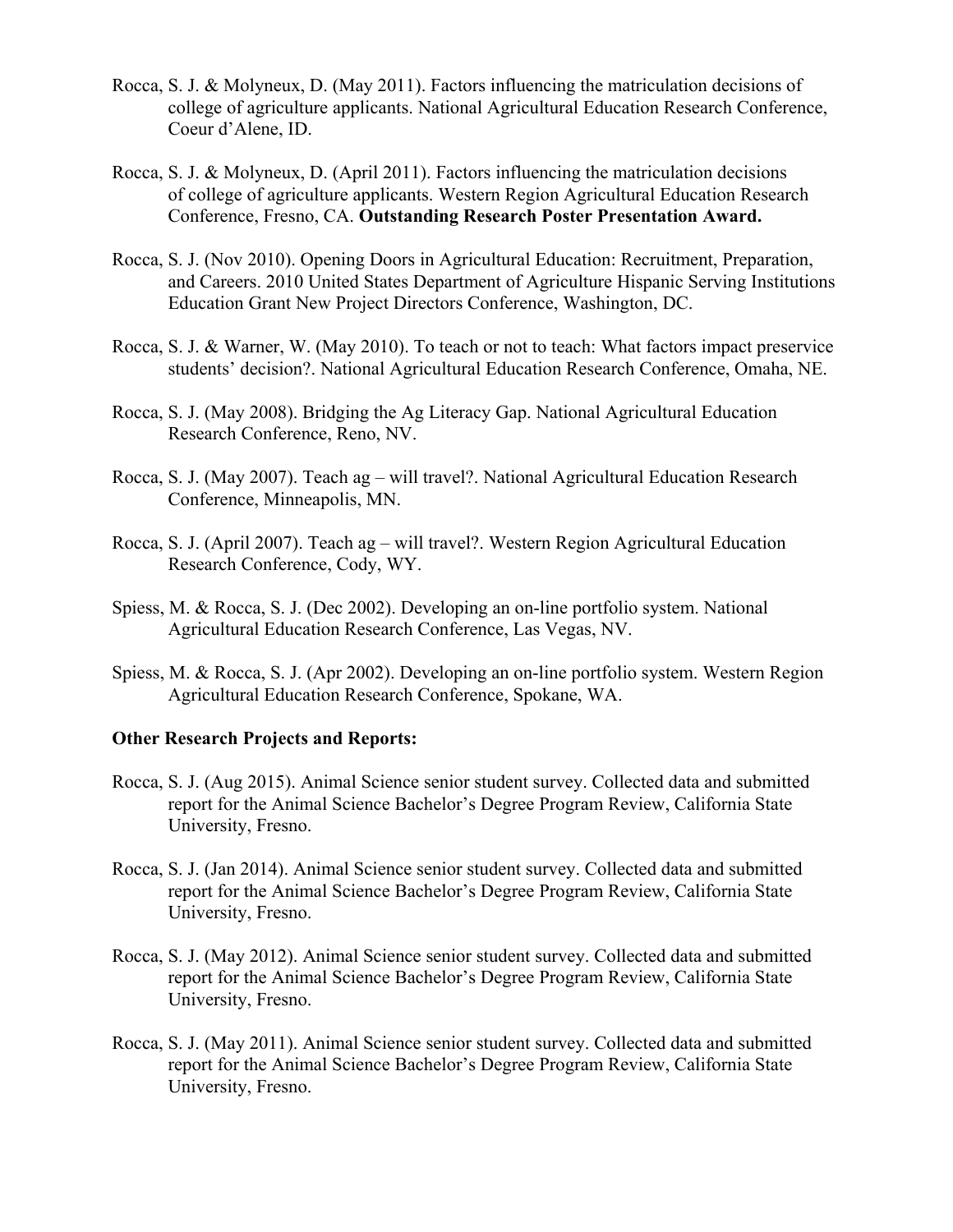- Rocca, S. J. (July 2009). Factors influencing the matriculation decisions of Agriculture and Natural Resource students at Reedley College. Collected data and submitted report to the Dean of Instruction, Reedley College, Agriculture and Natural Resources Division.
- Rocca, S. J. (June 2009). Animal Science senior student survey. Collected data and submitted report for the Animal Science Bachelors Degree Program Review, California State University, Fresno.
- Rocca, S. J. (Aug 2006). Factors influencing the matriculation decisions of agricultural economics students in College of Agricultural Science and Technology. Collected data and submitted report to the Dean of the College of Agricultural Sciences and Technology.
- Rocca, S. J. (July 2006). Factors influencing the matriculation decisions of College of Agricultural Science and Technology students. Collected data and submitted report to the Dean of the College of Agricultural Sciences and Technology.
- Rocca, S. J. (May 2006). Animal Science senior student survey. Collected data and submitted report for the Animal Science Bachelors Degree Program Review, California State University, Fresno.
- Rocca, S. J. (Mar 2006). Agricultural Education graduate employer follow-up survey. Collected data and submitted report for the NCATE/CCTC Accreditation Review, California State University, Fresno.
- Rocca, S. J. (Mar 2006). Agricultural Education graduate follow-up survey. Collected data and submitted report for the NCATE/CCTC Accreditation Review, California State University, Fresno.

# **Presentations (Invited):**

- Rocca, S. J. (Nov 2013). Using proper APA style for FFA speech manuscripts. Invited presentation at the San Joaquin Region Meeting of the California Agriculture Teachers Association, Fishcamp, CA.
- Rocca, S. J. (Aug 2008). Matriculation decisions of community college agriculture students. Invited presentation at the Reedley College Agriculture and Natural Resources Division Professional Development/Inservice, Fresno, CA.
- Rocca, S. J., Warner, W. J., & Vaughn, R. (Jan 2007). Clinical supervision: The coaches and players role in observation. Invited presentation at the Cooperating Teacher and Student Teacher Conclave, sponsored by the California Department of Education, Agriculture Education Division, Modesto, CA.
- Rocca, S. J., & Clark, J. (Jan 2006). Clinical supervision: Pre-observation conferencing. Invited presentation at the Cooperating Teacher and Student Teacher Conclave, sponsored by the California Department of Education, Agriculture Education Division, Sacramento, CA.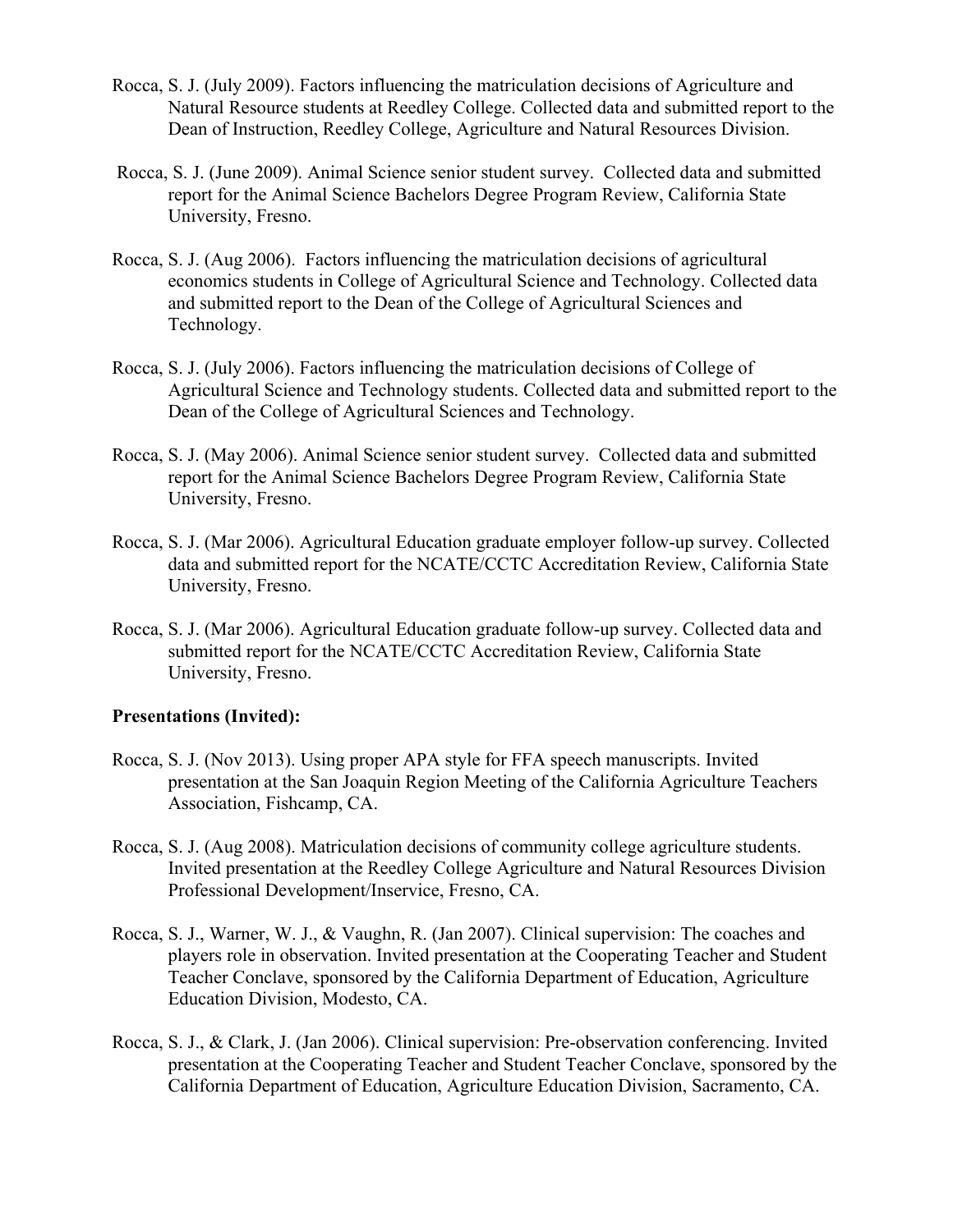- Rocca, S. J. (Jan 2006). Opportunities in the College of Agricultural Sciences and Technology. Invited presentation at the Fresno City College Spring Faculty Inservice, Fresno, CA.
- Rocca, S. J. (Dec 2005). Professional development beyond the third year. Invited presentation at the New Professionals Conference, sponsored by the California Department of Education, Agriculture Education Division, Sacramento, CA.
- Rocca, S. J. (Jun 2004). Matriculation decisions of agriculture students. Invited presentation at the National Agricultural Alumni and Development Association Conference, Mobile, AL.
- Rocca, S. J. (Mar 2004). Factors influencing the matriculation decisions of College of Agricultural and Life Science students. Invited presentation at the University of Florida, Institute of Food and Agriculture Science, College of Agricultural and Life Sciences, Graduate Research Symposium, Gainesville, FL.
- Rocca, S. J., Washburn, S. G. & Sperling, E. (Feb 2004). Factors influencing the matriculation decisions of College of Agricultural and Life Science students. Invited presentation at the University of Florida, College of Agricultural and Life Sciences, Undergraduate Coordinators Meeting, Gainesville, FL.
- Rocca, S. J. (Oct 2002). Got stress? Becoming an effective time manager. Invited presentation at the State Leadership Conference of the Agriculture and Natural Resources Student Leadership Organization (AGNRSLO), Wonder Valley, CA.
- Rocca, S. J. (Jan 2002). Making the most of spring activities for student teachers. Invited presentation at the Agricultural Cooperating and Student Teachers Conference, Modesto, CA.
- Rocca, S. J. (Feb 2001). Evaluating teacher educator/student teacher conferences. Invited presentation at the Agricultural Cooperating and Student Teachers Conference, Modesto, CA.
- Rocca, S. J. (Oct 2000). Advisory and booster committee development. Invited presentation at the California Agricultural Teachers Association Leadership and New Professionals Conference, Sanger, CA.
- Rocca, S. J. (Oct 2000). Agricultural program development. Invited presentation at the National Collegiate Agricultural Education Conference, Louisville, KY.

# **Curriculum Development:**

- CI 161 Methods and Materials in Agricultural Education. (Fall 2014 2017). Redesigned course and course materials for utilization of tablet technology. Participated in first cohort of the DISCOVERe tablet program.
- Animal Science Masters of Science Degree Revision (2014-2015). Lead the process of revising/renaming the degree to Masters of Science in Agricultural Science to provide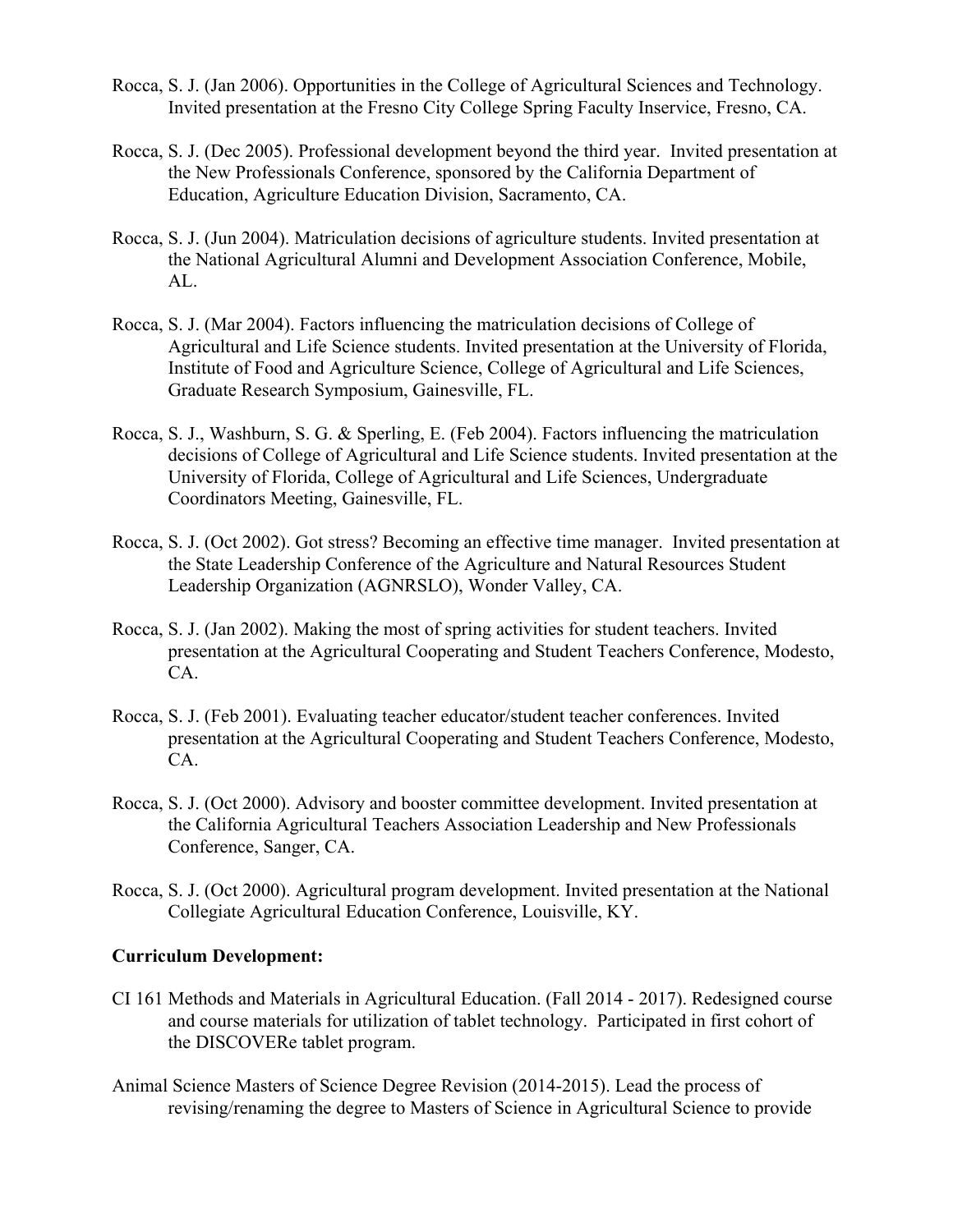opportunities for more students and allow the inclusion of Ag Education students. California State University, Fresno.

- AGRI 298 Project (2014-2015). Developed a project course and syllabus for a culminating project for the Master's Degree in Agricultural Science. California State University, Fresno.
- California Poultry Curriculum Project. (2010). Coordinated the development of lessons by students, edited and formatted curriculum for use in secondary agricultural education. Collaborative project between California State University, Fresno and California Polytechnic State University, San Luis Obispo. Project funded by California Poultry Federation.
- California Agricultural Biology Laboratory Manual. (2009). Developed lessons, edited and formatted various lesson plans for secondary Agricultural Biology curriculum. California State University, Fresno. Project funded by California Department of Education, Agricultural Education Division.
- California Agricultural Earth Science Laboratory Manual. (2009). Edited and formatted various lesson plans for secondary Agricultural Earth Science curriculum. California State University, Fresno. Project funded by California Department of Education, Agricultural Education Division.
- AGED 160T Leadership: Theory to Practice (2008). Developed new curriculum and delivered course for students in college's Bill Jones Leadership Program.
- AGED 166 Agricultural Publication Production. (2006-2007). Developed new curriculum and course proposal. California State University, Fresno.
- AGED 50 Agricultural Education Orientation. (2005-2006). Developed new orientation and early field experience course proposal including syllabus and content outline. California State University, Fresno.
- California Core Agriscience Lesson Plan Library. (2005). Developed and edited numerous instructional units and lesson plans for course software for secondary agricultural education programs in California. Software developed by CAERT, Inc., with funding provided by the California Department of Education.
- AEE 6905 Statistical Thinking. (2005). Assisted in curriculum development and teaching of graduate statistics course. University of Florida.
- AEE 6905 Beginning Agriculture Teacher Induction. (2005). Assisted in curriculum development of graduate level teacher induction course. University of Florida.
- AGED 66 Agricultural Communications. (2003). Developed new curriculum and delivered the course. California State University, Fresno.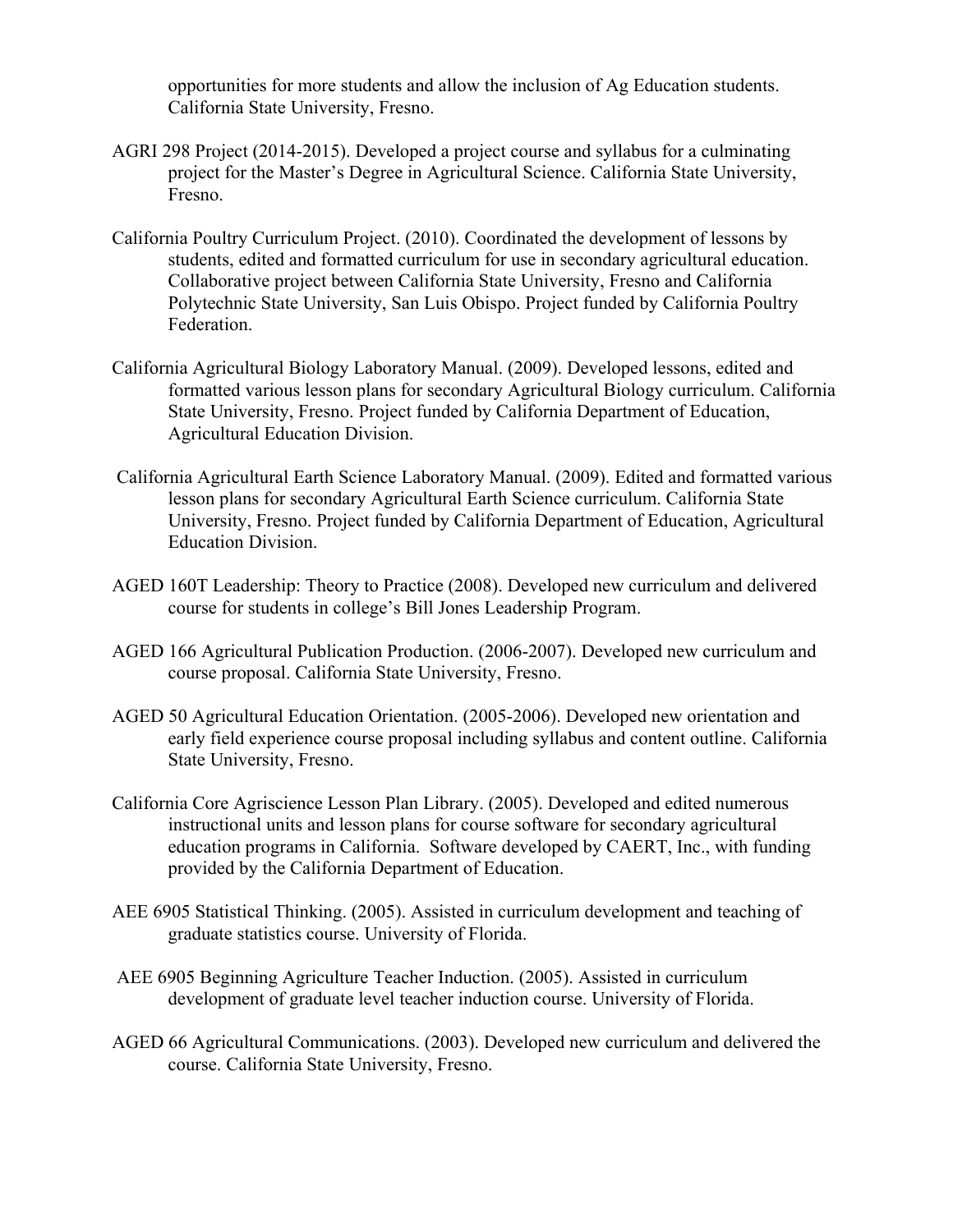- California Core Agriscience Lesson Plan Library. (2003). Developed and edited numerous instructional units and lesson plans. California State University, Fresno. Project funded by California Department of Education, Agricultural Education Division.
- AGED 120S Leadership and Communication. (2001). Proposed new service learning course, developed curriculum, and delivered the course. California State University, Fresno.

## **LEADERSHIP AND SERVICE**

#### **Professional Associations:**

Member, National Association of Colleges and Teachers of Agriculture, 2004-present

Member, American Association of Agricultural Educators, 2002-present

Member, California Agricultural Teachers Association, 1995-present

Member, National Association of Agricultural Educators, 2008-2012

- Member, Association of Career and Technical Education Research, 2005
- Member, University of Florida Agricultural Education and Communication Graduate Student Association, 2003-2005
- Member, Phi Kappa Phi, 2005

Member, Alpha Tau Alpha, Lifetime

Member, Gamma Sigma Delta, 2005

Member, Florida Association of Agricultural Educators, 2003-2004

#### **Committee Service:**

- Committee Member, College Academic Programs Committee (Formerly Curriculum Committee), Agricultural Sciences and Technology, California State University, Fresno, 2006-present
- Committee Member, Modesto Junior College Agricultural Education Advisory Committee, 2012-present
- Committee Member, Reedley College Agricultural Education Advisory Committee, 2017 present
- Committee Member, Immanuel High School Agricultural Education Advisory Committee, 2017 present
- Committee Member, Departmental Curriculum Committee, Animal Sciences and Agricultural Education, California State University, Fresno, 2005-present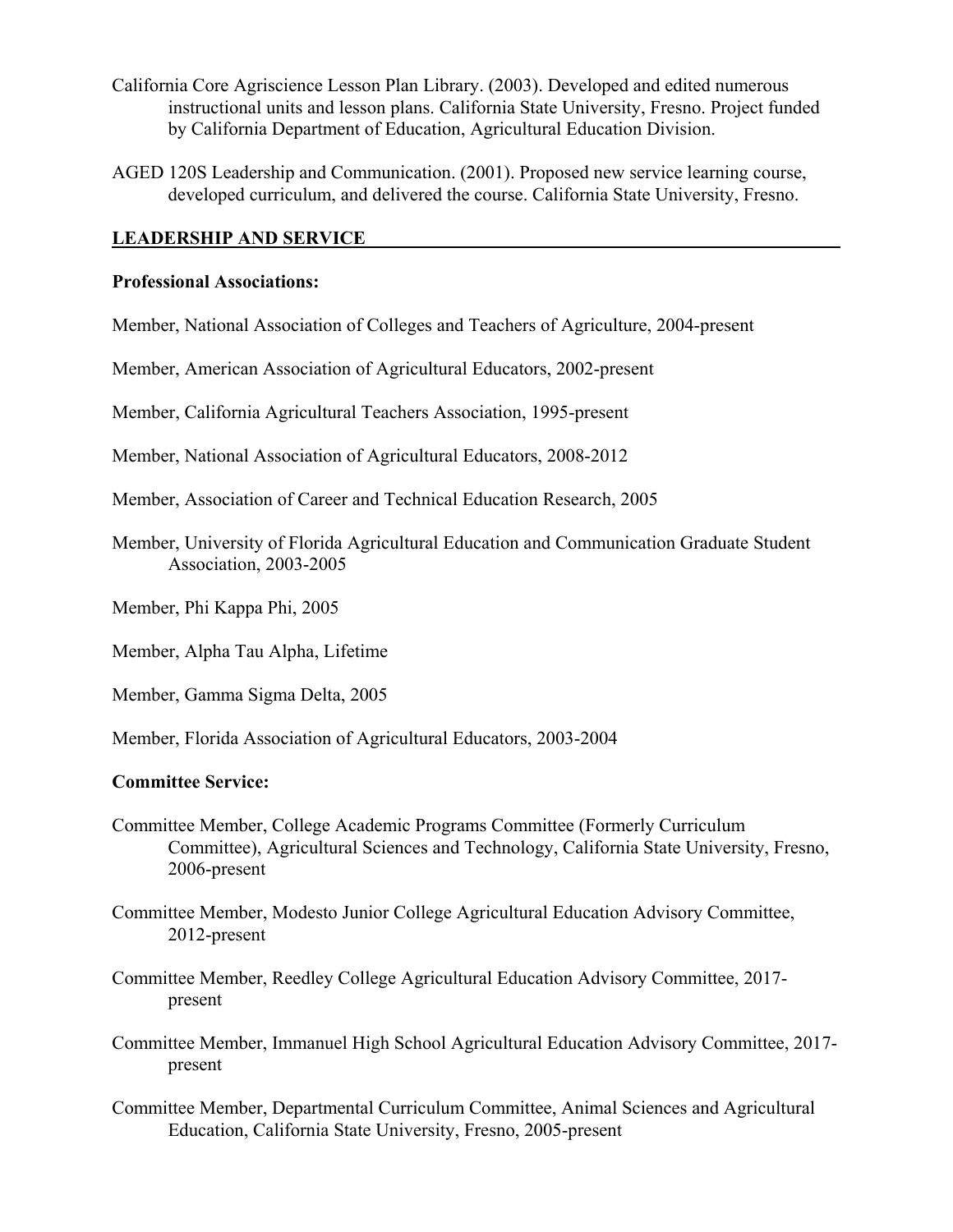- Committee Member, Agricultural Education Faculty Position Search Committee, Animal Sciences and Agricultural Education, California State University, Fresno, 2018-19
- Committee Member, Research Committee, Western Region American Association of Agricultural Educators, Sept. 2013-Sept. 2018; Apr. 2006-Apr. 2010
- Committee Member, Viticulture/Bronco Chair Faculty Position Search Committee, Animal Sciences and Agricultural Education, California State University, Fresno, 2017-2018
- Committee Member, Tenure/Promotion Review Committee, Viticulture and Enology Department, California State University, Fresno, 2017-2018
- Committee Member, University Outreach Services Counselor Search Committee, California State University, Fresno, 2016
- Committee Member, Agricultural Leadership Faculty Position Search Committee, Animal Sciences and Agricultural Education, California State University, Fresno, 2015-2016
- Committee Member, Animal Science/Dairy Faculty Position Search Committee, Animal Sciences and Agricultural Education, California State University, Fresno, 2015-2016
- Committee Member, Animal Science/Poultry Faculty Position Search Committee, Animal Sciences and Agricultural Education, California State University, 2015-2016
- Committee Member, College Honors Program Committee, Agricultural Sciences and Technology, California State University, Fresno, 2013-2017
- Committee Member, College Faculty Executive Committee, Agricultural Sciences and Technology, California State University, Fresno, 2008-2017
- Committee Member, University Academic Policies and Procedures Library Sub-Committee, California State University, Fresno, 2006-2015
- Committee Member, California State University representative to the Agriculture Faculty Discipline Review Group, Statewide Career Pathways: Creating School to College Articulation Project - SB70/SB 1070, 2013-2015
- Panel Member, Media, Communications and Journalism Bachelors of Arts Degree Program Review, California State University, Fresno, Nov. 2017
- Committee Member, University Academic Affairs Strategic Implementation Team to Reimagine General Education, California State University, Fresno, 2017
- Committee Member, University Outreach Services Director Search Committee, California State University, Fresno, Oct. 2013-April 2014
- Committee Member, University Outreach Services Counselor Search Committee, California State University, Fresno, 2006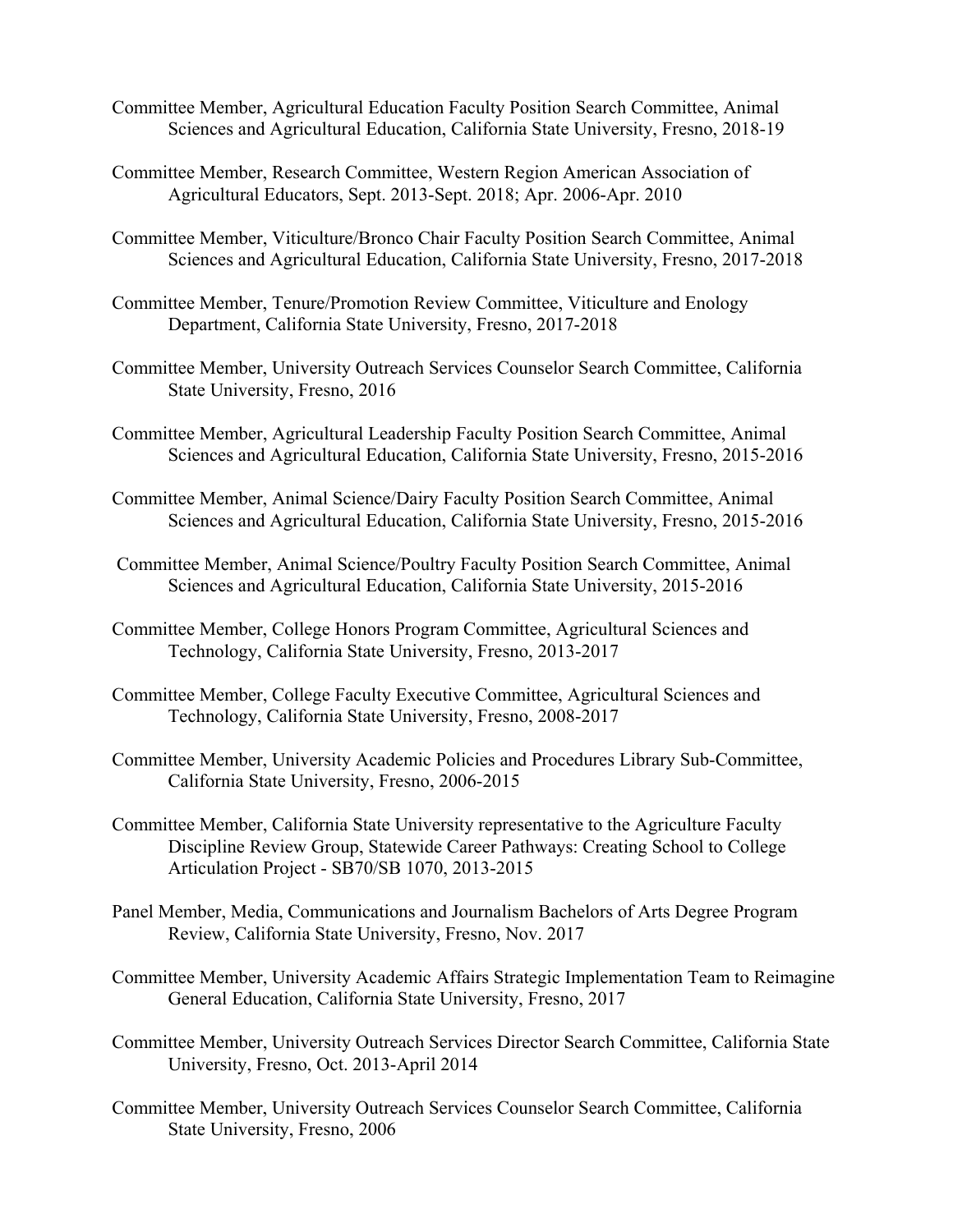- Committee Member, Undergraduate Curriculum Committee, College of Agricultural Sciences and Technology, California State University, Fresno, 2001-2003
- Committee Member, California Secondary Agricultural Core Assessment Committee, 1999-2001
- Committee Member, Agricultural Education Advisory Committee, California State University, Fresno, 1998-2000

#### **Professional Service/Leadership:**

- Board Member, California FFA Board of Directors, Teacher Educator Representative, 2001-2003, 2012-present
- Chair, College Academic Programs Committee (Formerly Curriculum Committee), Agricultural Sciences and Technology, California State University, Fresno, 2011-2019
- Faculty Mentor, Animal Science and Agricultural Education Department New Faculty Mentor for Dr. Katy Tarrant, California State University Fresno, Aug. 2016-present
- Chair, Agricultural Leadership Faculty Position Search Committee, Animal Sciences and Agricultural Education, California State University, Fresno, Aug. 2015-May 2016
- Editorial Review Board Member, Journal of Agricultural Education, Jan. 2014-Dec. 2018; Jan. 2010- Dec. 2012
- Editorial Review Board Member, North American Colleges and Teachers of Agriculture (NACTA) Journal, June 2013 – June 2019
- Chair, University Undergraduate Recruitment Counselor Search Committee, California State University, Fresno, 2016
- Board Member, California Community College Agriculture, Water, Environmental Technology Statewide Advisory Committee, University Representative, 2014-2016
- Research Paper Reviewer, National Agricultural Education Research Conference, 2009, 2011- 2018
- Research Abstract Reviewer, NACTA Annual Meeting/Research Conference, 2014 & 2015
- Co-Coordinator, 2014 California Agricultural Leaders Conference, California Community Colleges student leadership conference hosted at Fresno State JCAST and University Outreach Services
- Research Paper Reviewer, Southern Agricultural Education Research Conference, 2006, 2007, 2009, 2010, 2011, 2012, 2013 & 2014
- Research Paper Reviewer, North/Central Agricultural Education Research Conference, 2006, 2009, 2011, 2012 & 2014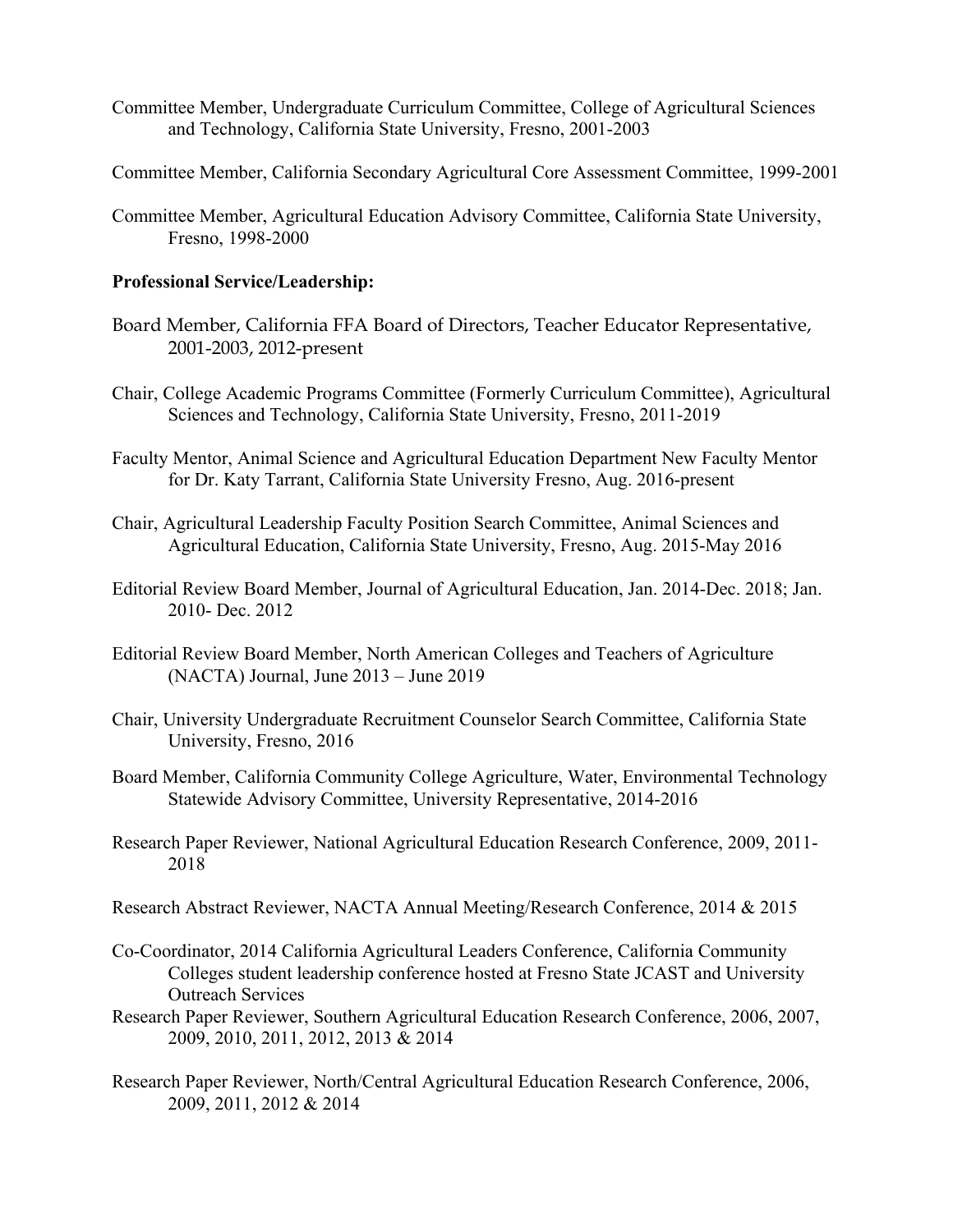- Research Paper Reviewer, Western Region Agricultural Education Research Conference, 2005 & 2010
- Poster Reviewer, National Agricultural Education Research Conference, 2012
- Poster Reviewer, North/Central Agricultural Education Research Conference, 2011
- President, California Agriculture Teachers Association, Post-Secondary Division, 2011-12; Vice President 2010-11; Secretary 2009-10
- Poster Reviewer, Western Region Agricultural Education Research Conference, 2005, 2006, 2009 & 2010
- Poster Reviewer, Southern Agricultural Education Research Conference, 2007 & 2009
- Member, American Association of Agricultural Educators Professional Development Special Interest Group, 2006-2008
- Research Session Facilitator, National Agricultural Education Research Conference, St. Louis, MO, 2004
- Treasurer, University of Florida Agricultural Education and Communication Graduate Student Association, 2004-2005
- President, West Fresno/Madera Section, California Agricultural Teachers Association, 1999- 2000; Vice-President, 1998-1999; Treasurer 1997-1998

#### **Graduate Student Committee Service:**

- Chair, Timothy Truax, Master of Science in Agricultural Science, California State University, Fresno, 2019-present.
- Chair, Jacob Vazquez, Master of Science in Agricultural Science, California State University, Fresno, 2017-2018. Dean's Graduate Medalist and Outstanding Project Award Recipient
- Committee Member, Nicole Richardson, Doctorate of Education, California State University, Fresno, 2015-2016
- Committee Member, Megan Loper, Master of Science in Animal Science, California State University, Fresno, 2014-2016

## **Community Service:**

Judge, San Joaquin Region FFA Prepared Speaking Manuscripts, 2012-2019

Judge, East Fresno/Madera FFA Section Public Speaking Contest, 2007, 2013, 2015, 2018, 2019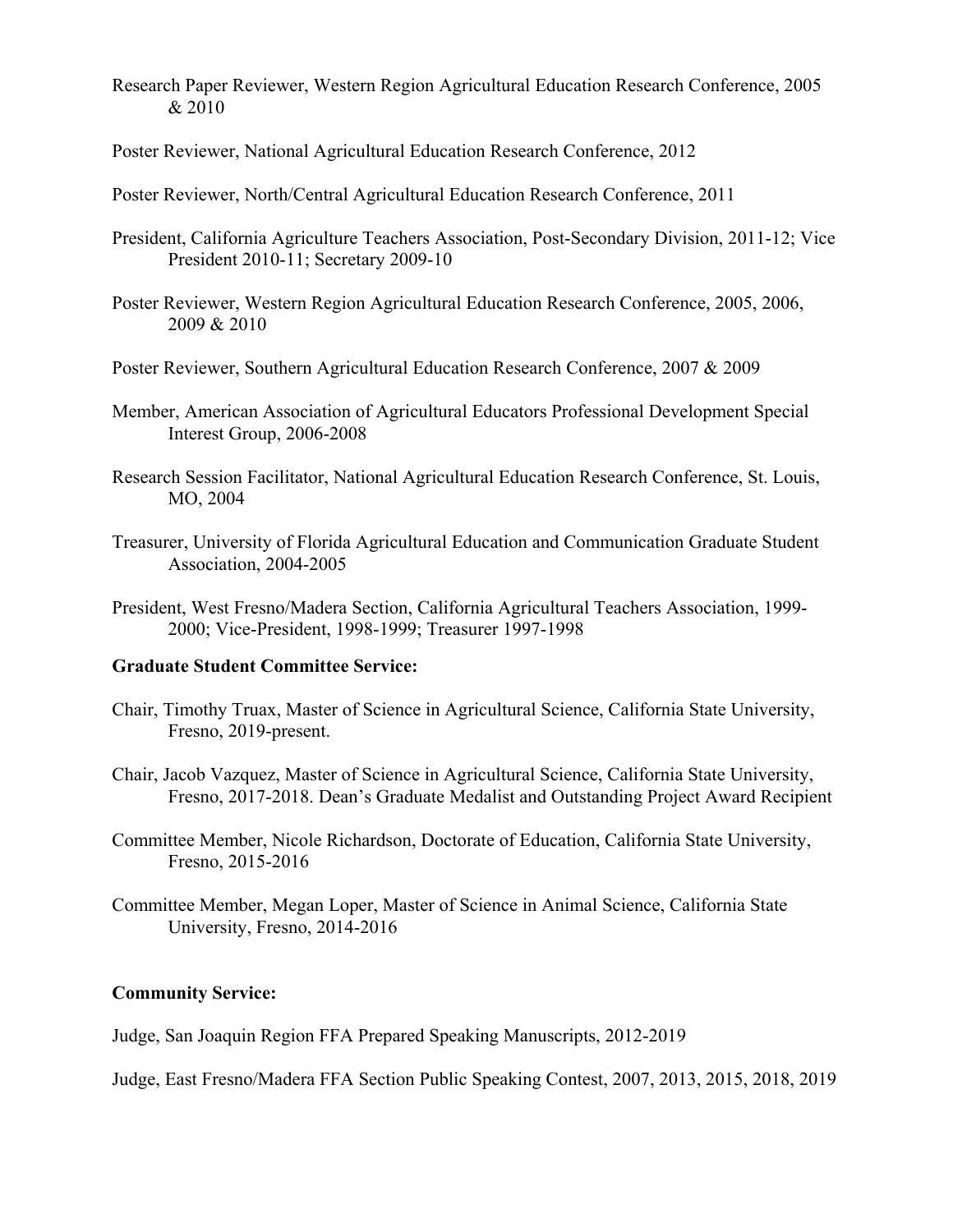- Judge, Collegiate Agricultural Leaders Organization Quiz Bowl, 2007, 2008, 2009, 2010, 2012 2015 & 2018
- Member, Fresno County Farm Bureau, 2001-2003, 2011-present
- Volunteer, King Elementary School Carnival, Fresno, CA, 2009
- Judge, Dinuba High Agricultural Department Pre-Fair, 2006
- Judge, Collegiate Agricultural Leaders Organization Discussion Meet, 2006

## **Club and Organization Advisor:**

- Advisor, JCAST Ambassador Program, College of Agricultural Sciences and Technology, California State University, Fresno, 2001-2003, 2005-present
- Advisor, California Farm Bureau Collegiate Discussion Meet Team, California State University, Fresno, 2006-present. Coached Six State Champion Teams, Six State Champion Individuals and Three National Champions.
- Co-Advisor, FFA Field Day Committee, College of Agricultural Sciences and Technology, California State University, Fresno, 2000-2003, 2005-present
- Co-Advisor, State FFA Leadership Conference Committee, College of Agricultural Sciences and Technology, California State University, Fresno, 2000-2003, 2005-2017
- Advisor, Sigma Alpha, National Agriculture Sorority, California State University, Fresno, 2006- 2012

#### **Guest Lectures:**

- AGED 189 (April 2018). Evaluated Student's Teaching Demonstration. California State University, Fresno.
- AGED 189 (Sept 2015). Agricultural Student Learning Styles. California State University, Fresno
- AGED 135 (Sept 2014). California Farm Record Book Scoring Rubric. California State University, Fresno
- AGED 135 (Sept 2013). California Farm Record Book Scoring Rubric. California State University, Fresno
- AGED 135 (Sept 2012). Agriculture Teaching Opportunities. California State University, Fresno
- AGED 187 (Nov 2011). SAE Quality Criteria. California State University, Fresno
- AGED 135 (Nov 2011). California Farm Record Book. California State University, Fresno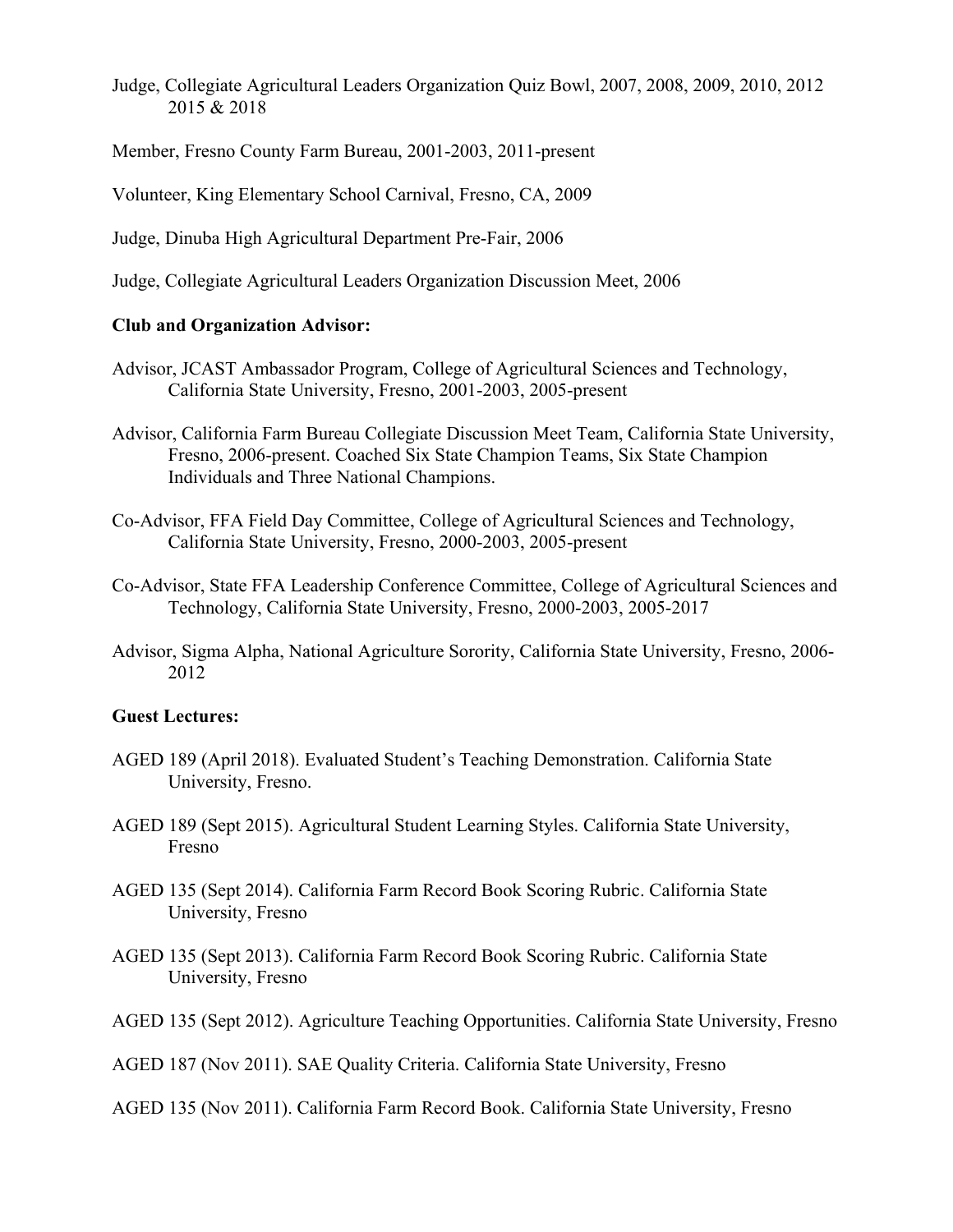- AGED 187 (Sept 2009). Principles of Agricultural Education. California State University, Fresno
- AGED 135 (Aug 2008). Ag teacher's blueprint: Qualifications and requirements. California State University, Fresno
- AGED 189 (Sept 2005). Components of a safety program. California State University, Fresno

AGED 135 (Nov 2005). Parliamentary Procedure. California State University, Fresno

#### **HONORS AND ACCOMPLISHMENTS**

Outstanding Advisor Award, California State University, Fresno, 2018-2019

- American Farm Bureau Collegiate Discussion Meet National Champion, Advisor, 2012, 2015 & 2018
- California Farm Bureau Collegiate Discussion Meet State Champion Individual, Advisor, 2008, 2011, 2013, 2014, 2016, 2018 & 2019
- California Farm Bureau Collegiate Discussion Meet State Champion Team, Advisor, 2006, 2008, 2013, 2014, 2016, 2018 & 2019
- Outstanding Advisor Award Nominee, California State University, Fresno, 2006-07, 2016-2017, 2017-2018
- Honoree, California State University, Fresno FFA State Finals and Field Day Dedication Award, 2015
- Outstanding Research Poster Presentation, Western Region AAAE, 2014
- Salgo-Noren Excellence in Teaching Award, Jordan College of Agricultural Sciences and Technology, California State University, Fresno, 2014
- Teaching Merit Award, North American Teachers and Colleges of Agriculture, 2014
- Honorable Mention, NACTA Journal Award, Comparison of Factors Influencing the Choice of Matriculant and Non-matriculant Students in a College of Agriculture, 2014
- First Runner-up Research Poster Presentation, National Ag Education Research Conference, 2011
- Outstanding Research Poster Presentation, Western Region AAAE, 2011
- Teacher of Excellence Award, California Agricultural Teachers Association, 2010

Outstanding Young Member Award, Western Region AAAE, 2009